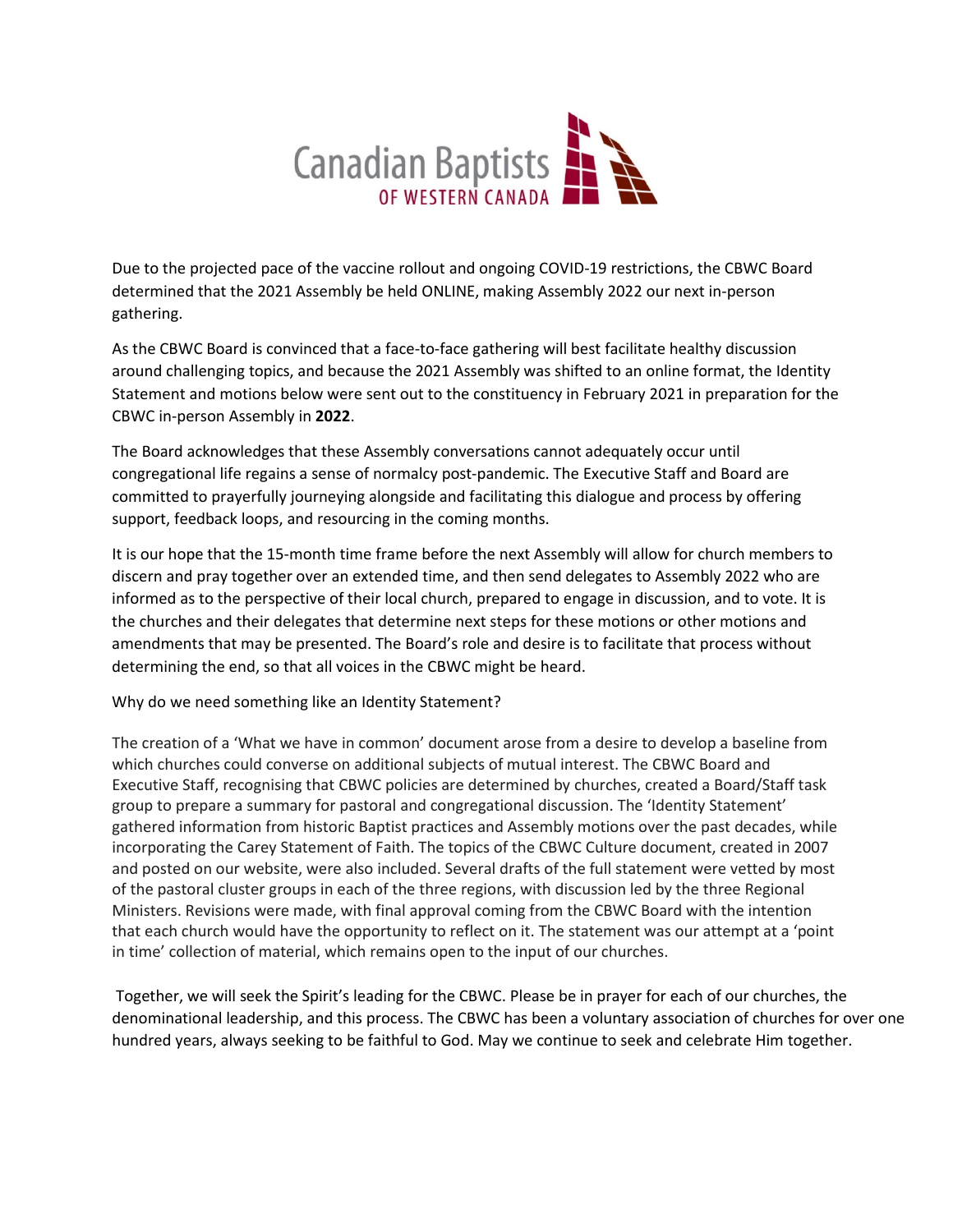

# Identity Statement of the Canadian Baptists of Western Canada

The Canadian Baptists of Western Canada (CBWC) is a voluntary association of independent Baptist churches gathered under the Lordship of Jesus Christ as revealed through Scripture. As a Spirit-led, multicultural community, we assemble to seek the Father's will together in unity of faith and to celebrate God's past, present and future work among us and through us. Churches choose to associate for the purpose of enhancing our local and global participation in this work of the triune God, as disciples of Christ in word and deed, thus engaging in God's mission in the world.

Standing within the historic orthodox understanding of church and Scripture, as Baptists in name and heritage, we affirm the following statements of faith and practice. They are the core of our identity and are expressed in our policies, practices, and Assembly Resolutions (esp.1959, 1987, 1988, 2003, 2011, 2015, 2017). Scripture passages referenced are illustrative, not comprehensive.

## Statement of Faith

The Canadian Baptists of Western Canada accept wholeheartedly the revelation of God given in the Scriptures of the Old and New Testaments and confess the faith therein set forth. We here explicitly assert the doctrines which we regard as crucial to the understanding and proclamation of the Gospel and to practical Christian living:

1. The sovereignty, love, and grace of God, the Father, the Son and Holy Spirit in creation, providence, revelation, redemption and final judgment.

2. The divine inspiration of Holy Scripture and its entire trustworthiness and supreme authority in all matters of faith and conduct.

3. The value of each human being as created by God. The universal sinfulness of humankind since the fall, which alienates all from God and subjects all to condemnation.

4. The full deity and humanity of the Lord Jesus Christ, the incarnate Son of God, whose substitutionary sacrifice is the sole ground of redemption from the guilt, penalty and power of sin.

5. The justification of the sinner by the grace of God through faith alone in Christ crucified and risen from the dead.

6. The illuminating, regenerating, indwelling and sanctifying work of God, the Holy Spirit, in the believer.

7. The church as set forth in the New Testament and understood historically by the Baptist community.

8. The expectation of the personal, visible return of the Lord Jesus Christ, our participation in the resurrection, and the hope of eternal life.

## Priesthood of All Believers

Loved by God and created in God's own image, each one of usis able to meet with God through the atoning work of Christ. As male and female, equally called, the churches of the CBWC honor each person's responsibility to exercise their giftedness in Christ's body, the church, and to minister to each other as a 'priesthood of all believers.' With Christ as our Lord, each person is to regard others with the same humility that Christ exemplified in the cross. We live in voluntary submission to one another out of reverence for Christ.

*Acts 6:1–7; 15:22–35; 17:10–12; Rom 12; 1 Cor 12:1–31; Eph 4; Phil 2:1–18; Heb 4:14–16; 10:19–25; 1 Pet 2:1–10; Rev 1:4– 8* 

This is a proposed document which will be discussed and voted on at Assembly 2022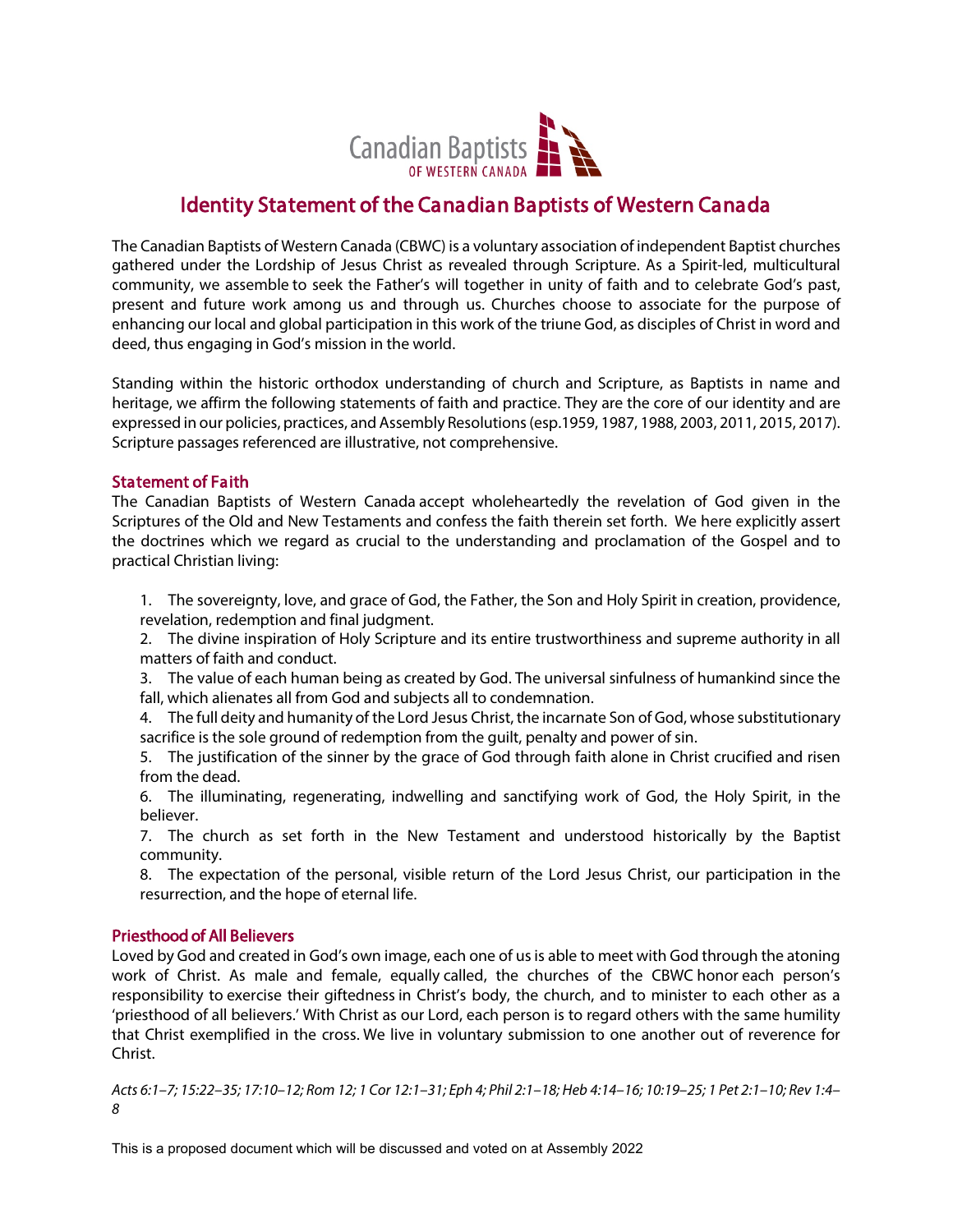#### **Ordinances**

We believe there are two ordinances (sometimes referred to as sacraments): Believer's Baptism and the Lord's Supper. We practice these ordinances in faith and obedience until the Lord returns. They are not a means of salvation.

● Believer's Baptism – We each come to faith in God through a free, personal decision as convicted by the Holy Spirit. Therefore, whenever possible, we practice the baptism of believers by full immersion in the name of the Father, the Son and the Holy Spirit. Since baptism is reserved for those mature enough to make a fully conscious and committed decision as an act of obedience to Jesus' teaching and example, we do not practice infant baptism. *Matt 28:18–20; Acts 2:37–41; 8:12–13, 34–40; 10:44–48; 16:29–34; Rom 6:1– 14; Gal 3:23–29; Titus 3:4–7*

• The Lord's Supper – On a regular basis (weekly to monthly) we communally remember and identify with the saving death and resurrection of Jesus by sharing in Christ's body and blood through receiving the bread and cup. *Matt 26:17–30; Mark 14:12–26; Luke 22:7–20; 1 Cor 11:23–34*

#### Congregational Governance

We follow a form of governance in which congregants submit to the Lordship of Christ and the authority of Holy Scripture. With the guidance of the Holy Spirit, they discern and participate in the Father's ministry of reconciliation. Local churches grant membership to those who publicly confess Jesus Christ as Saviour, are baptized, and who demonstrate a desire to follow Christ as Lord in a life of obedience and service.Members are given an equal voice, vote, and opportunity to serve according to their spiritual gifts in an environment of mutual participation and accountability*.* In accordance with the priesthood of all believers, congregations affirm spiritual giftings and appoint Spirit-led leaders. In partnership with the CBWC, local congregations set apart ministers of the gospel, both men and women, to teach, preach, shepherd, and make disciples of Christ.

*Matt 18:15–20; John 14:12–31; Acts 2:37–47; 10:44–48; 13:1–3; Rom 12; 2 Cor 5:16–6:2; Eph 2:11–22; 4:7–16; 1 Tim 3:1– 13; Titus 1:5–9; 1 Pet 5:1–5*

## Church Association as Interdependence

Just as membership in a local church is voluntary and for the sake of interdependence in the life of the church, so participation of Baptist congregations in the CBWC is voluntary and for the sake of interdependence. Under the Lordship of Christ, associated churches reflect the life and teachings of Jesus and the practices of the New Testament church, working together to accomplish the Great Commandment and the Great Commission. The identity of associated churches is tied to the values of the larger CBWC body.

We desire to be grace-filled, compassionate and ever open to God's leading, so that all may come to know and experience God's love through the proclamation of the gospel. Thus, associated churches share resources to fulfill our mandate. We recognize the value of cooperating in mission through such means as training in theology, discipleship and leadership, the ordination of women and men, pastoral support, camping outreach, community development, and local and global evangelism.

*Mark 12:28–34; Acts 1:1–14; 1 Cor 16:1–20; 2 Cor 8:1–9:15; Col 3:1–17*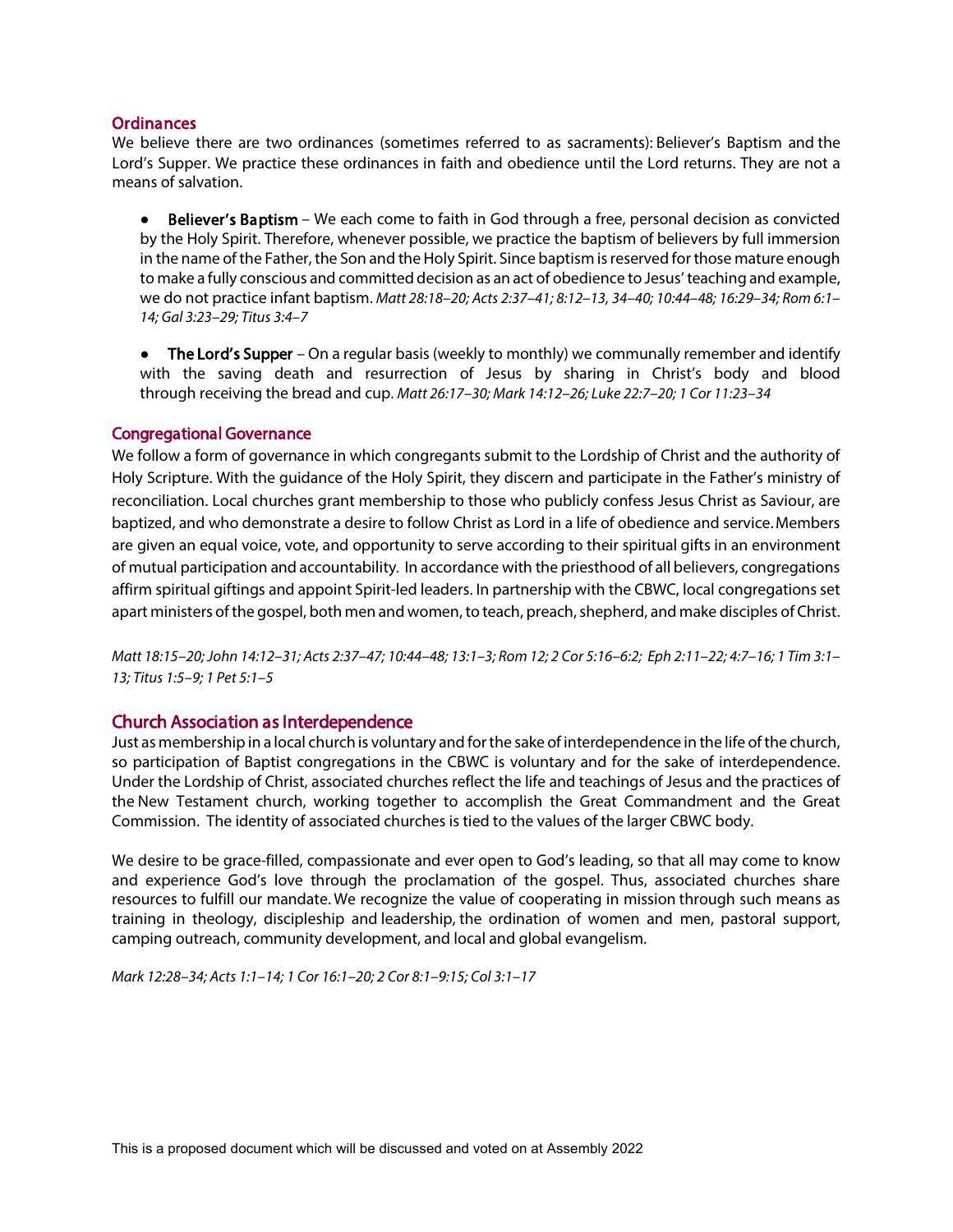#### Separation of Church and State

We affirm the practice of religious liberty and freedom of conscience to be essential to the security and wellbeing of both Church and State and recognize the unique and separate functions of each. The Church is called to be salt and light in the world, pointing to the Kingdom of God and contributing to the greater good of all.

*Ps 72:1–14; Dan 3:1–30; Matt 5:13–16; 22:15–22; Acts 4:1–21; 5:17–42; Rom 13:1–7; 1 Pet 2:11–17; Rev 19:11–21*

#### Marriage

We define marriage as a publicly recognized lifelong covenant between a woman and a man whose relationship is characterized by loving faithfulness. The purpose of marriage is interdependence, mutual responsibility, and potential for procreation. Marriage symbolizes the relationship of God to his people and of Christ to his church.

*Gen 1:26–31, 2:18–25; Mal 2:10–16; Matt 19:1–12; Eph 5:18–32*

#### Engaging in Mission

We believe that the gospel has transforming power, rooted in the grace and righteousness of God. We are compelled to proclaim this good news of Christ's atoning sacrifice, to stand firm against injustice, and to practice mercy. In our broken world, God invites us to participate in His work of reconciliation, which involves us in the work of restoring relationships to wholeness—the relationship each person has with God, creation, other human beings, and the self. Because we believe in the God-breathed sanctity of human life from conception to death, we make every effort to demonstrate Christian love to all people.

*Gen 1-2; 12:1–3; Exod 19:1–6; Ps 24:1–2; 86:8–13; Isa 58; 65–66; Mic 6:1–8; Matt 5–7; 10:1–11:1; 22:36–40; 28:16–20; Acts 1:1–11; 10:1–48; 17:16–34; Rom 12:9–21; 2 Cor 5:11–21; Jas 1:19–27; 1 Pet 3:8–16; 1 John 4:7–12*